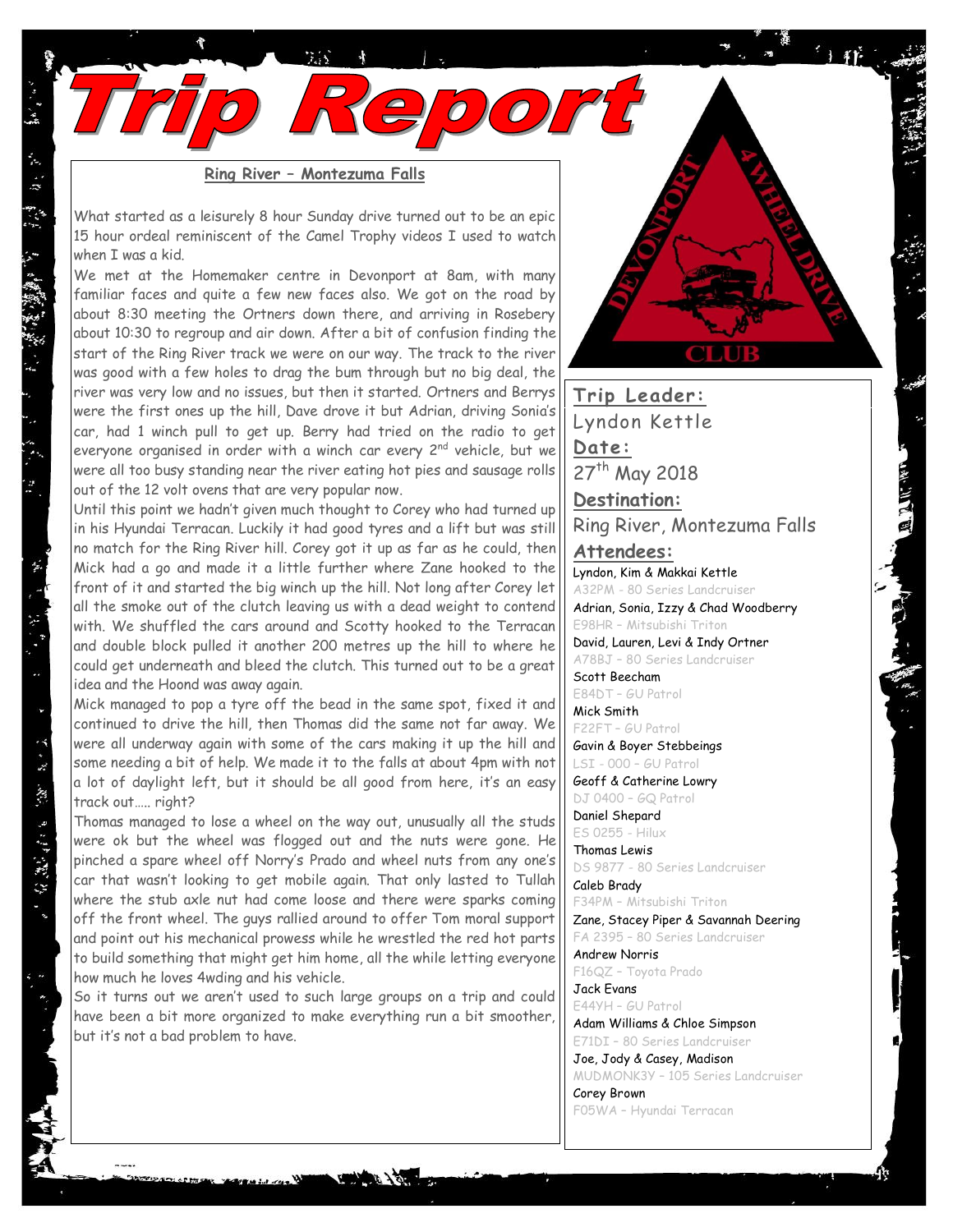

**Kettle's**







**Montezuma Track**